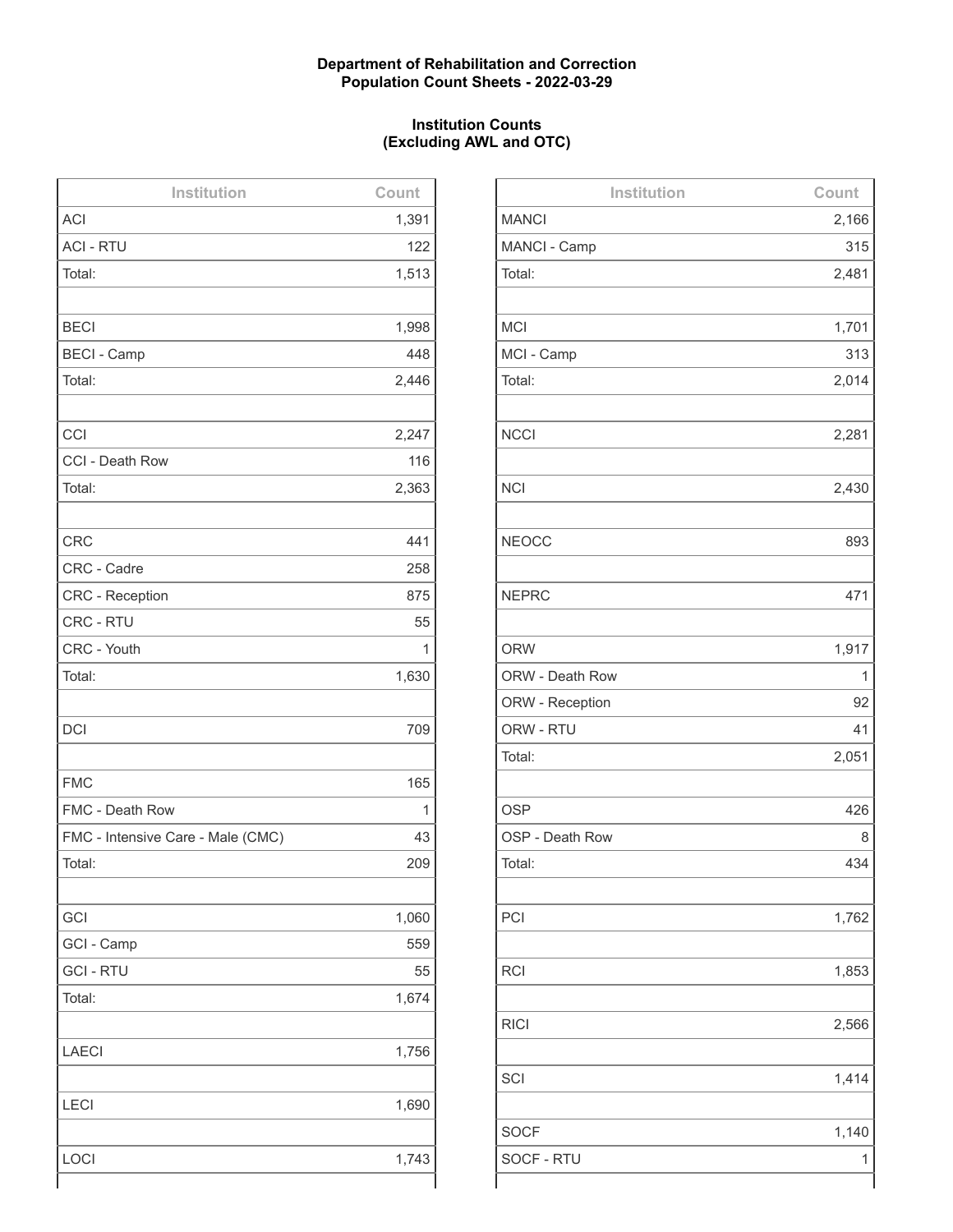|                  | <b>Total Population:</b> | 43,278 |
|------------------|--------------------------|--------|
|                  |                          |        |
| Total:           |                          | 966    |
| <b>WCI - RTU</b> |                          | 28     |
| <b>WCI</b>       |                          | 938    |
|                  |                          |        |
| Total:           |                          | 622    |
| <b>TOCI - PC</b> |                          | 126    |
| <b>TOCI</b>      |                          | 496    |
|                  |                          |        |
| Total:           |                          | 1,439  |
| TCI - Camp       |                          | 414    |
| <b>TCI</b>       |                          | 1,025  |
|                  |                          |        |
| Total:           |                          | 1,141  |

| * The Total Population includes 30 Offenders with Reason Codes 30 & 31. |  |  |
|-------------------------------------------------------------------------|--|--|
| ** The Total Population includes 30 Offenders with Reason Code 0A.      |  |  |

## **Male Population by Security Level (Include AWL and Exclude OTC)**

| <b>Security Level</b>  |                   | <b>Body</b> | <b>AWL</b> | $(-OTC)$ | Total  |
|------------------------|-------------------|-------------|------------|----------|--------|
| <b>Total Level ERH</b> |                   | 1,212       | 12         | 10       | 1,214  |
| Total Level 4          |                   | 948         | 10         | 6        | 952    |
| Total Level 3          |                   | 8,495       | 130        | 114      | 8,511  |
| <b>Total Level 2</b>   |                   | 15,557      | 163        | 114      | 15,606 |
| <b>Total Level 1</b>   |                   | 13,638      | 151        | 92       | 13,697 |
| <b>Total Death Row</b> |                   | 128         | 2          | 0        | 130    |
|                        | <b>Total Male</b> | 39,978      | 468        | 336      | 40,110 |

### **Female Population by Institution (Include AWL and Exclude OTC)**

| Institution     |                     | <b>Body</b> | <b>AWL</b> | $(-OTC)$ | Total |
|-----------------|---------------------|-------------|------------|----------|-------|
| <b>DCI</b>      |                     | 708         | 4          | 2        | 710   |
| <b>FMC</b>      |                     | 7           |            | 0        | 8     |
| <b>NEPRC</b>    |                     | 471         | 7          | 3        | 475   |
| <b>ORW</b>      |                     | 1,917       | 27         | 18       | 1,926 |
| ORW - Death Row |                     |             | $\Omega$   | $\Omega$ |       |
| ORW - Reception |                     | 92          | 3          | 3        | 92    |
| ORW - RTU       |                     | 41          | $\Omega$   | $\Omega$ | 41    |
|                 | <b>Total Female</b> | 3,237       | 42         | 26       | 3,253 |
|                 |                     |             |            |          |       |

| <b>Total Population:</b> | 43,215 | 51 C | 362 |  |
|--------------------------|--------|------|-----|--|
|--------------------------|--------|------|-----|--|

| <b>LORCI</b>             | 607   |
|--------------------------|-------|
| <b>LORCI - Cadre</b>     | 214   |
| <b>LORCI - Reception</b> | 206   |
| Total:                   | 1,027 |
|                          |       |
| <b>MACI</b>              | 412   |
| <b>MACI - Minimum</b>    | 1,288 |
| Total:                   | 1,700 |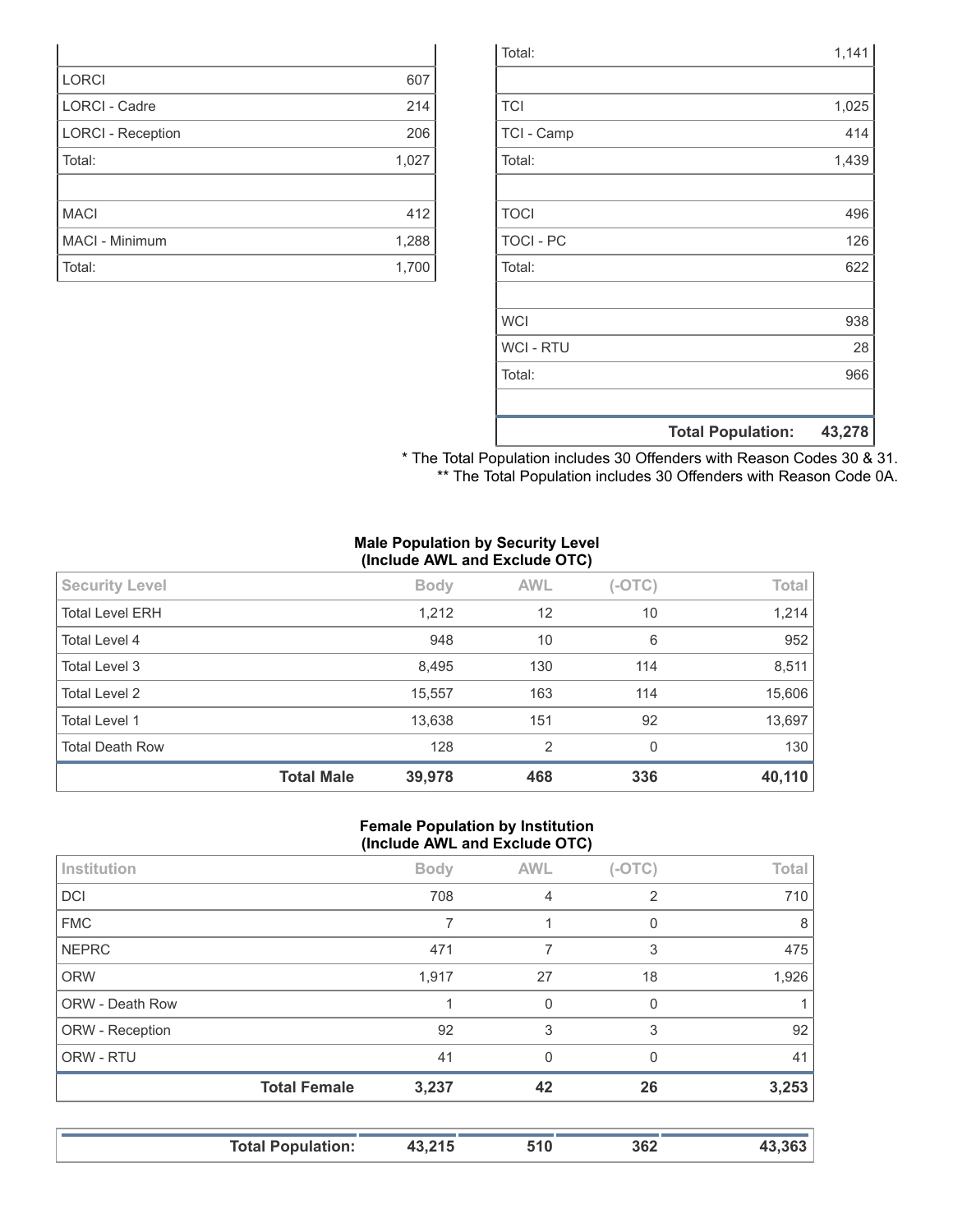| Institution     |                        | <b>Body</b>               | AWL            | $(-OTC)$            | Total                     |
|-----------------|------------------------|---------------------------|----------------|---------------------|---------------------------|
| ACI             |                        | $\sqrt{2}$                | $\mathbf 0$    | $\mathbf 0$         | $\overline{2}$            |
| CRC             |                        | $\mathbf{1}$              | $\mathbf 0$    | $\mathbf 0$         | 1                         |
| CRC - Reception |                        | $\mathbf{1}$              | $\mathbf 0$    | $\mathbf 0$         | $\mathbf{1}$              |
| CRC - RTU       |                        | $\overline{9}$            | $\mathbf 0$    | $\mathbf 0$         | $\boldsymbol{9}$          |
| ${\sf FMC}$     |                        | $\sqrt{3}$                | $\mathbf 0$    | $\mathbf 0$         | $\ensuremath{\mathsf{3}}$ |
| LAECI           |                        | $\overline{7}$            | $\mathbf 0$    | $\mathsf 0$         | $\overline{7}$            |
| LECI            |                        | 37                        | $\mathbf 0$    | $\mathbf 0$         | 37                        |
| <b>MACI</b>     |                        | 11                        | $\mathbf 0$    | $\mathbf 0$         | 11                        |
| <b>MANCI</b>    |                        | 15                        | $\mathbf 0$    | $\mathbf 0$         | $15\,$                    |
| NCI             |                        | $\sqrt{3}$                | $\mathbf 0$    | $\mathsf{O}\xspace$ | $\sqrt{3}$                |
| <b>NEOCC</b>    |                        | $\,8\,$                   | $\mathbf{1}$   | $\mathbf{1}$        | $\,8\,$                   |
| OSP             |                        | 364                       | $\overline{2}$ | $\overline{2}$      | 364                       |
| RCI             |                        | 19                        | $\mathbf 0$    | $\mathbf 0$         | 19                        |
| <b>RICI</b>     |                        | $\mathbf{1}$              | $\mathbf 0$    | $\mathbf 0$         | $\mathbf{1}$              |
| SOCF            |                        | 562                       | $\,8\,$        | $\overline{7}$      | 563                       |
| <b>TCI</b>      |                        | 13                        | $\mathbf 0$    | $\mathbf 0$         | 13                        |
| <b>TOCI</b>     |                        | 142                       | $\mathbf{1}$   | $\mathbf 0$         | 143                       |
| TOCI - PC       |                        | $\overline{2}$            | $\mathbf 0$    | $\mathbf 0$         | $\mathbf 2$               |
| <b>WCI</b>      |                        | $\ensuremath{\mathsf{3}}$ | $\mathbf 0$    | $\mathbf 0$         | $\ensuremath{\mathsf{3}}$ |
| WCI - RTU       |                        | $\mathbf 9$               | $\mathbf 0$    | $\mathbf 0$         | $\boldsymbol{9}$          |
|                 | <b>Total Level ERH</b> | 1,212                     | 12             | 10                  | 1,214                     |

## **Male Population by Institution: Security Level ERH (Include AWL and Exclude OTC)**

## **Male Population by Institution: Security Level 4 (Include AWL and Exclude OTC)**

| Institution                       | <b>Body</b>    | <b>AWL</b>     | $(-OTC)$     | <b>Total</b>   |
|-----------------------------------|----------------|----------------|--------------|----------------|
| ACI                               | $\overline{4}$ | $\mathbf 0$    | $\mathbf 0$  | 4              |
| CRC                               | $\overline{2}$ | $\mathbf 0$    | $\mathbf 0$  | 2              |
| CRC - RTU                         | 10             | $\mathbf 0$    | $\mathbf 0$  | 10             |
| <b>FMC</b>                        | 1              | $\mathbf 0$    | $\mathbf{0}$ |                |
| FMC - Intensive Care - Male (CMC) |                | $\mathbf 0$    | $\Omega$     |                |
| <b>LORCI</b>                      | $\overline{7}$ | 1              |              | 7              |
| <b>MACI</b>                       | 11             | 1              |              | 11             |
| <b>OSP</b>                        | 34             | $\mathbf 0$    | $\mathbf 0$  | 34             |
| <b>SOCF</b>                       | 520            | 6              | 3            | 523            |
| SOCF - RTU                        | 1              | $\mathbf 0$    | $\mathbf 0$  |                |
| <b>TOCI</b>                       | 339            | 2              |              | 340            |
| TOCI - PC                         | 10             | $\mathbf 0$    | $\mathbf 0$  | 10             |
| <b>WCI</b>                        |                | $\mathbf 0$    | 0            |                |
| WCI - RTU                         | 7              | $\overline{0}$ | $\Omega$     | $\overline{7}$ |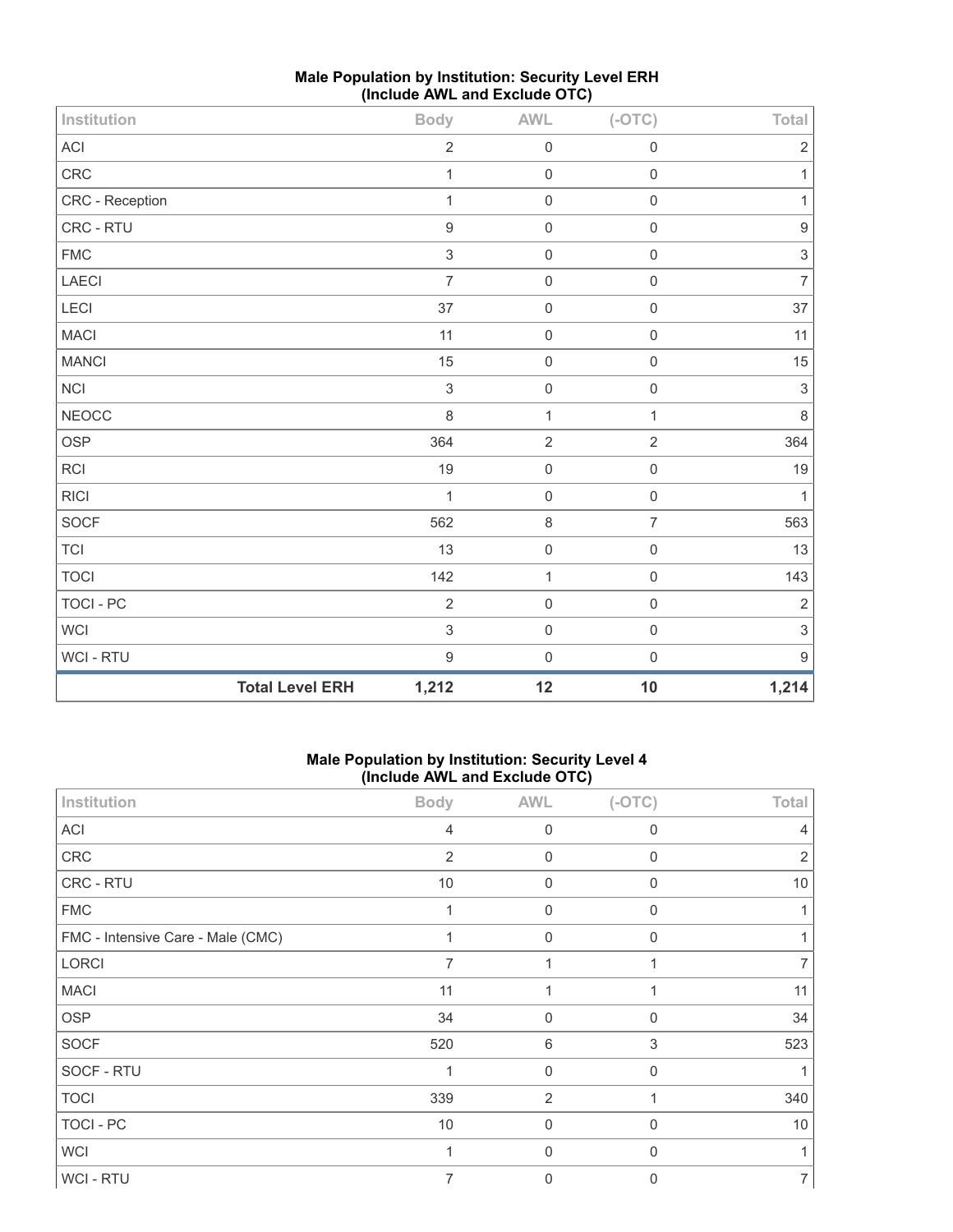| <b>Total</b><br>⊸vel 4 |  |  |
|------------------------|--|--|

### **Male Population by Institution: Security Level 3 (Include AWL and Exclude OTC)**

| Institution                       | <b>Body</b>               | <b>AWL</b>                | $(-OTC)$                  | Total            |
|-----------------------------------|---------------------------|---------------------------|---------------------------|------------------|
| ACI                               | 23                        | 1                         | 1                         | 23               |
| <b>BECI</b>                       | 1                         | 1                         | 1                         | 1                |
| CCI                               | $\,8\,$                   | $\mathbf 0$               | $\mathbf 0$               | $\,8\,$          |
| CRC                               | 172                       | 12                        | 12                        | 172              |
| CRC - Cadre                       | 5                         | $\mathbf 0$               | $\mathbf 0$               | $\mathbf 5$      |
| CRC - Reception                   | 372                       | $\overline{2}$            | $\mathbf{2}$              | 372              |
| CRC - RTU                         | 36                        | $\mathbf 0$               | $\mathsf 0$               | 36               |
| CRC - Youth                       | $\mathbf{1}$              | $\mathbf 0$               | $\mathbf 0$               | 1                |
| <b>FMC</b>                        | $\,8\,$                   | $\sqrt{2}$                | $\mathsf 0$               | $10$             |
| FMC - Intensive Care - Male (CMC) | $\mathbf{1}$              | $\mathbf 0$               | $\mathsf 0$               | 1                |
| GCI                               | $\overline{4}$            | $\mathbf 0$               | $\mathbf 0$               | 4                |
| LAECI                             | $\boldsymbol{9}$          | $\mathbf 0$               | $\mathsf{O}\xspace$       | $\boldsymbol{9}$ |
| <b>LECI</b>                       | 1,405                     | 11                        | 8                         | 1,408            |
| LORCI                             | 271                       | 38                        | 38                        | 271              |
| <b>LORCI - Cadre</b>              | 93                        | $\mathbf 0$               | $\mathbf 0$               | 93               |
| <b>LORCI - Reception</b>          | 126                       | $\ensuremath{\mathsf{3}}$ | $\ensuremath{\mathsf{3}}$ | 126              |
| <b>MACI</b>                       | 244                       | $\sqrt{2}$                | $\overline{2}$            | 244              |
| <b>MANCI</b>                      | 1,918                     | 17                        | 15                        | 1,920            |
| MCI                               | $\ensuremath{\mathsf{3}}$ | $\mathbf 0$               | $\mathbf 0$               | 3                |
| <b>NCCI</b>                       | $\overline{4}$            | $\mathbf 0$               | $\mathbf 0$               | 4                |
| <b>NCI</b>                        | $\sqrt{3}$                | $\mathbf 0$               | $\mathbf 0$               | $\,$ 3 $\,$      |
| <b>NEOCC</b>                      | 405                       | 13                        | 12                        | 406              |
| OSP                               | $\,$ 3 $\,$               | $\mathbf 0$               | $\mathbf 0$               | $\sqrt{3}$       |
| PCI                               | 26                        | $\ensuremath{\mathsf{3}}$ | $\mathbf{1}$              | 28               |
| <b>RCI</b>                        | 1,518                     | 14                        | 12                        | 1,520            |
| <b>RICI</b>                       | $\,$ 5 $\,$               | $\mathsf 0$               | $\mathsf{O}\xspace$       | $\,$ 5 $\,$      |
| SCI                               | $\mathbf{1}$              | $\mathbf 0$               | $\mathsf{O}\xspace$       | $\mathbf{1}$     |
| SOCF                              | 53                        | $\mathbf{1}$              | 1                         | 53               |
| TCI                               | 876                       | $\overline{7}$            | $\overline{4}$            | 879              |
| TCI - Camp                        | $\mathbf 1$               | $\mathsf 0$               | $\mathsf{O}\xspace$       | $\mathbf{1}$     |
| <b>TOCI</b>                       | $10$                      | $\mathbf 0$               | $\mathsf{O}\xspace$       | $10$             |
| <b>TOCI - PC</b>                  | 50                        | $\mathsf 0$               | $\mathsf{O}\xspace$       | 50               |
| <b>WCI</b>                        | 831                       | $\ensuremath{\mathsf{3}}$ | $\overline{2}$            | 832              |
| WCI - RTU                         | $\boldsymbol{9}$          | $\mathsf 0$               | $\mathsf{O}\xspace$       | $\boldsymbol{9}$ |
| <b>Total Level 3</b>              | 8,495                     | 130                       | 114                       | 8,511            |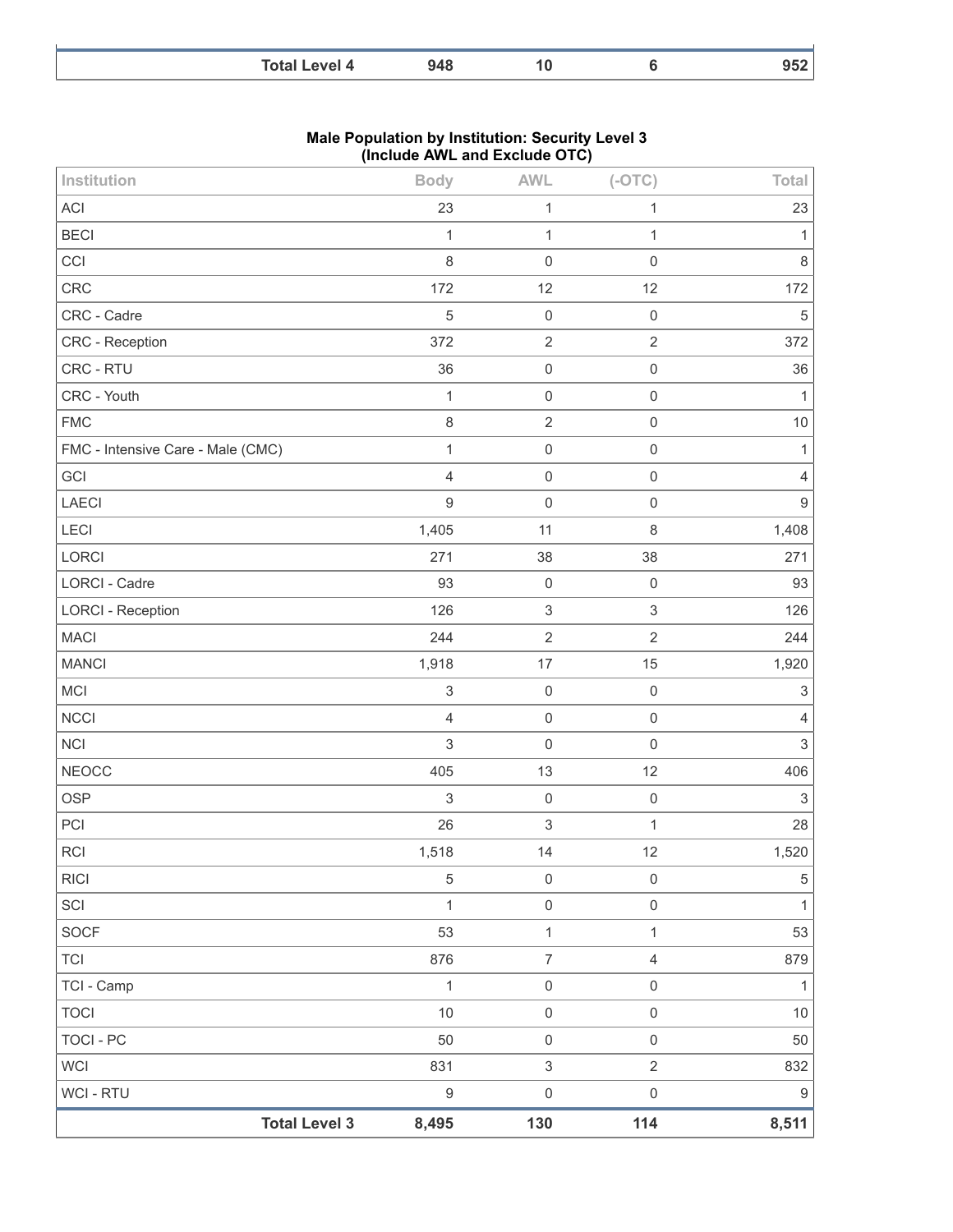| Male Population by Institution: Security Level 2 |
|--------------------------------------------------|
| (Include AWL and Exclude OTC)                    |

| <b>WCI</b>                        | 42             | $\mathbf 1$      | $\mathsf{O}\xspace$    | 43             |
|-----------------------------------|----------------|------------------|------------------------|----------------|
| <b>TOCI - PC</b>                  | 64             | $\mathbf 0$      | $\mathsf{O}\xspace$    | 64             |
| <b>TOCI</b>                       | $\sqrt{5}$     | $\mathbf 0$      | $\mathsf{O}\xspace$    | $\mathbf 5$    |
| TCI - Camp                        | 1              | $\mathbf 0$      | $\mathsf{O}\xspace$    | 1              |
| <b>TCI</b>                        | 95             | $\mathbf{1}$     | $\mathsf{O}\xspace$    | 96             |
| <b>SOCF</b>                       | $\overline{4}$ | $\mathbf 0$      | $\mathsf{O}\xspace$    | $\overline{4}$ |
| SCI                               | 886            | $\,6\,$          | 5                      | 887            |
| <b>RICI</b>                       | 1,411          | 16               | 14                     | 1,413          |
| <b>RCI</b>                        | 315            | 1                | $\mathbf 0$            | 316            |
| PCI                               | 1,009          | 18               | $\,8\,$                | 1,019          |
| <b>NEOCC</b>                      | 1,352<br>479   | 13<br>17         | $17$                   | 1,354<br>479   |
| <b>NCCI</b><br><b>NCI</b>         | 944            | 10               | $\boldsymbol{9}$<br>11 | 945            |
| MCI                               | 1,213          | $\boldsymbol{9}$ | 1                      | 1,221          |
| <b>MANCI</b>                      | 202            | $\sqrt{2}$       | $\mathsf{O}\xspace$    | 204            |
| <b>MACI</b>                       | 146            | $\mathbf 0$      | $\mathsf{O}\xspace$    | 146            |
| <b>LORCI - Reception</b>          | 47             | $\mathbf{1}$     | $\mathbf{1}$           | 47             |
| <b>LORCI - Cadre</b>              | 49             | $\mathbf 0$      | $\mathbf 0$            | 49             |
| LORCI                             | 83             | $\sqrt{4}$       | $\sqrt{4}$             | 83             |
| LOCI                              | 864            | $\,8\,$          | $\overline{4}$         | 868            |
| <b>LECI</b>                       | 248            | $\mathbf 0$      | $\mathbf 0$            | 248            |
| LAECI                             | 1,073          | 15               | 13                     | 1,075          |
| <b>GCI-RTU</b>                    | 49             | $\mathbf 0$      | $\mathbf 0$            | 49             |
| GCI                               | 542            | $\sqrt{5}$       | $\overline{2}$         | 545            |
| FMC - Intensive Care - Male (CMC) | $\overline{7}$ | $\mathbf 0$      | $\mathbf 0$            | $\overline{7}$ |
| <b>FMC</b>                        | 20             | $\mathfrak{S}$   | 1                      | 22             |
| DCI                               | 1              | $\mathbf 0$      | $\mathbf 0$            | 1              |
| <b>CRC</b> - Reception            | 247            | $\sqrt{3}$       | 3                      | 247            |
| CRC - Cadre                       | 205            | $\mathbf 0$      | $\mathbf 0$            | 205            |
| <b>CRC</b>                        | 90             | $\sqrt{5}$       | 5                      | $90\,$         |
| CCI                               | 1,685          | $\overline{7}$   | $\overline{4}$         | 1,688          |
| <b>BECI</b>                       | 1,305          | 12               | 11                     | 1,306          |
| <b>ACI - RTU</b>                  | 92             | $\mathbf{1}$     | $\mathbf 0$            | 93             |
| ACI                               | 782            | $\sqrt{5}$       | 1                      | 786            |
| Institution                       | <b>Body</b>    | <b>AWL</b>       | $(-OTC)$               | Total          |

| Male Population by Institution: Security Level 1 |
|--------------------------------------------------|
| (Include AWL and Exclude OTC)                    |

| Institution | $\Sigma \sim \mathcal{A}_{\text{max}}$<br>puu | <b>AWL</b> | $\mathbf{N}(\mathbf{G})$ .<br>$-5$ | Total |
|-------------|-----------------------------------------------|------------|------------------------------------|-------|
|             |                                               |            |                                    |       |